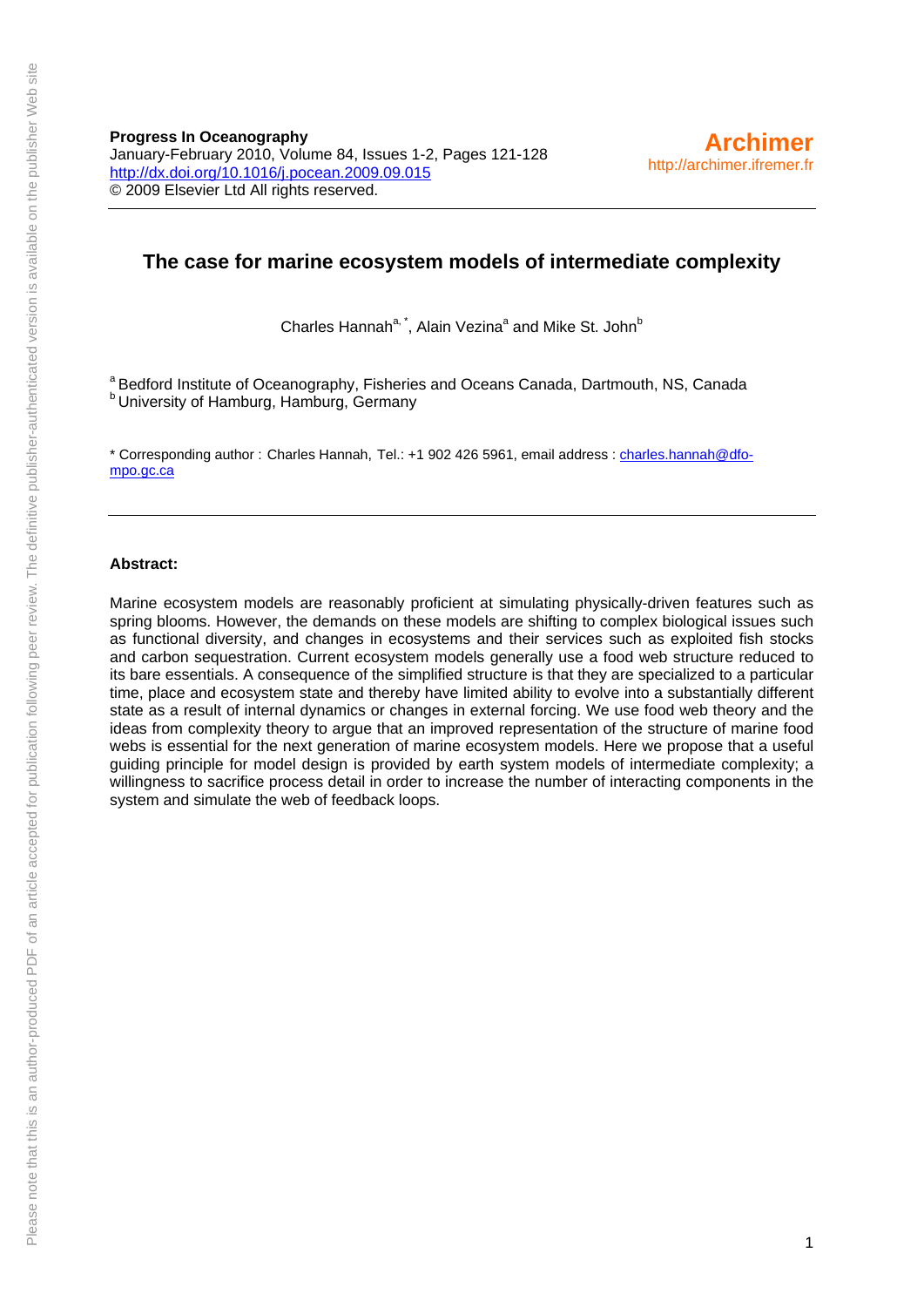# **1. Introduction**

Coupled physical-biological models of marine ecosystems have become reasonably proficient at simulating physically-driven features such as spring blooms (Doney et al. 2001; Findlay et al. 2006; Sharples et al. 2006). However, demands on marine ecosystem models are shifting to predicting functional diversity, ecosystem change and changes in ecosystem services such as carbon sequestration and production of exploited resources (IMBER 2005; Rothstein et al 2006). These demands clearly identify the need to develop ecosystem models that can deal with such questions without getting bogged down in unmanageable complexity.

The purpose of this paper was to provide a vision for the future of marine ecosystem models for the 'Symposium on Parameterization of Trophic Interactions in Ecosystem Modelling.' The model structures and applications covered by the phrase 'marine ecosystem models' are very diverse and we recognize that 'beautiful conceptual frameworks integrating all of the modelling applications break down in the face of the realities of modelling site specific problems for particular practical applications' (Hannah 2007). The goal of this paper is more limited. We ignore the details of any particular model or application and search for general principles that may be useful in guiding the development of the next generation of marine ecosystem models. We will review the notion that making models more complicated makes them less accurate and then look to complexity theory, climate modelling and food web research for insight on modelling principles.

The models discussed herein are biogeochemical-ecological in the sense defined by Tett and Wilson (2000). That is they are biogeochemical in that they conserve at least one element (e.g. nitrogen, carbon, phosphorus) and they are ecological in that they 'include at least one degree of freedom amongst a set of state variables with a common conserved quantity' (Tett and Wilson 2000). The models are also assumed to be spatially explicit since the physical environment sets the stage for the ecosystem dynamics (Longhurst 2006).

# **2. Accuracy and effectiveness**

A recent review of aquatic biogeochemical models (Arhonditsis and Brett, 2004) supports the commonly held notion that adding complexity to an ecosystem model does not improve the simulation; they found no systematic improvement in accuracy or predictive capability. In the context of nutrient-phytoplankton-zooplankton (NPZ) models in the open ocean, Friedrichs et al (2006) show that in many cases a carefully tuned simple model can perform as well as a more complex model. On the other hand, a pragmatic review of ecosystem models by Fulton et al. (2003) concluded that 'The simplified webs, especially those reduced to less than 25% of the size of the original model web, are not able to represent enough of the processes and interactions in the system to faithfully reproduce system dynamics, particularly when the strength of environmental or anthropogenic pressures change.' As well, Blackford et al. (2004) and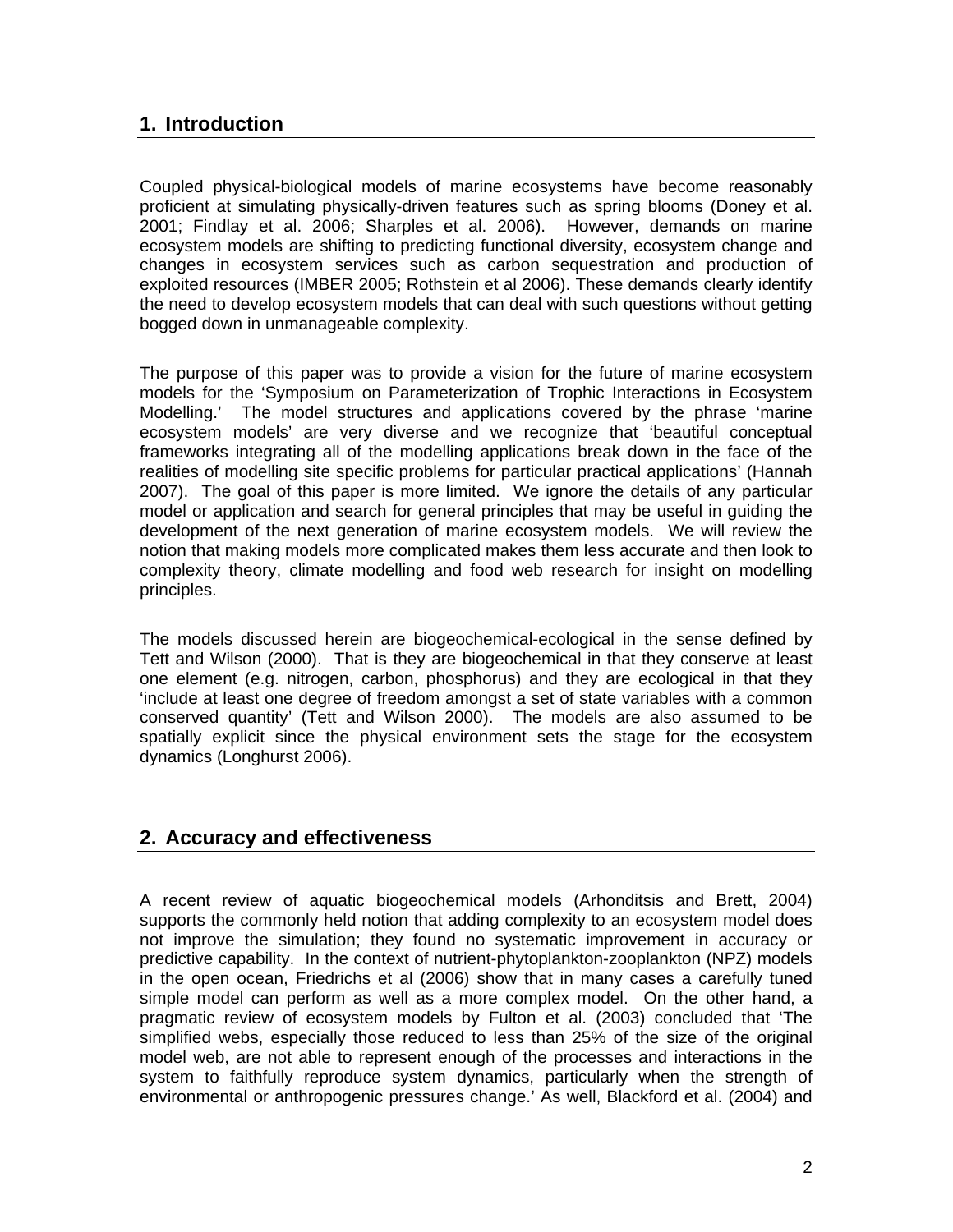Friedrichs et al. (2007) provide examples where the generality provided by a complex model structure allows a single parameter set to provide useful skill in different environments (i.e. the models are portable).

The idea that increasing model complexity decreases model accuracy was addressed by Costanza and Sklar (1985) in their analysis of freshwater wetlands models. They showed that the maximum model accuracy (fidelity to the observations) decreased monotonically as a function of model complexity (Fig. 1a); their word was articulation, a function of spatial resolution, temporal resolution and number of state variables. In other words, at the extreme of low complexity the models 'said much about little' and at the extreme of high complexity the models 'said little about much.' It is important to note that simplicity was not a guarantee of accuracy, most of the models did not achieve the accuracy frontier (Fig. 1a).

Costanza and Sklar (1985) then devised a metric that reflected the need for both accuracy and a comprehensive description of the system. They called the metric 'effectiveness' (a combination of articulation and accuracy) and showed that the maximum effectiveness was for models of intermediate complexity (Fig. 1b). Fulton (2001) extended the analysis to about 1800 models in a wide range of fields and found the same result; maximum effectiveness was for models of intermediate complexity

The concept of effectiveness provides a framework for reconciling two ideas: 1) that when compared against common data, a highly tuned simple model generally out performs a more complex one; and 2) a more complex model can provide information about the system that is not available from the simple model (e.g. greater trophic or spatial resolution). Effectiveness is an attempt to quantify the trade off between the two and answer the question 'Given the current state of modelling technology, how much complexity is useful?' The answer will change over time; as the models improve the accuracy frontier will move towards the upper right in Fig. 1a and the effectiveness peak will move to the right in Fig. 1b.

# **3. Insights from complexity theory**

The dominant scientific metaphor is Newton's Third Law: for every action there is an equal and opposite reaction. This law, developed in the context of simple physical systems, when taken as a metaphor, gives rise to a mechanistic view of the world with linear chains of cause and effect. This world view implies that given the correct laws and good initial conditions one can confidently predict the time evolution of the system of interest. While this view has been extremely useful and powerful, the advent of quantum mechanics and turbulence theory in the late 1800's and early 1900s showed that the mechanistic view had limitations.

As an alternative metaphor, consider the classic thought experiment of complexity theory, a sand pile (Bak et al 1987). A pile of sand has a critical slope where for shallower slopes the pile is stable and for steeper slopes the pile is unstable (subject to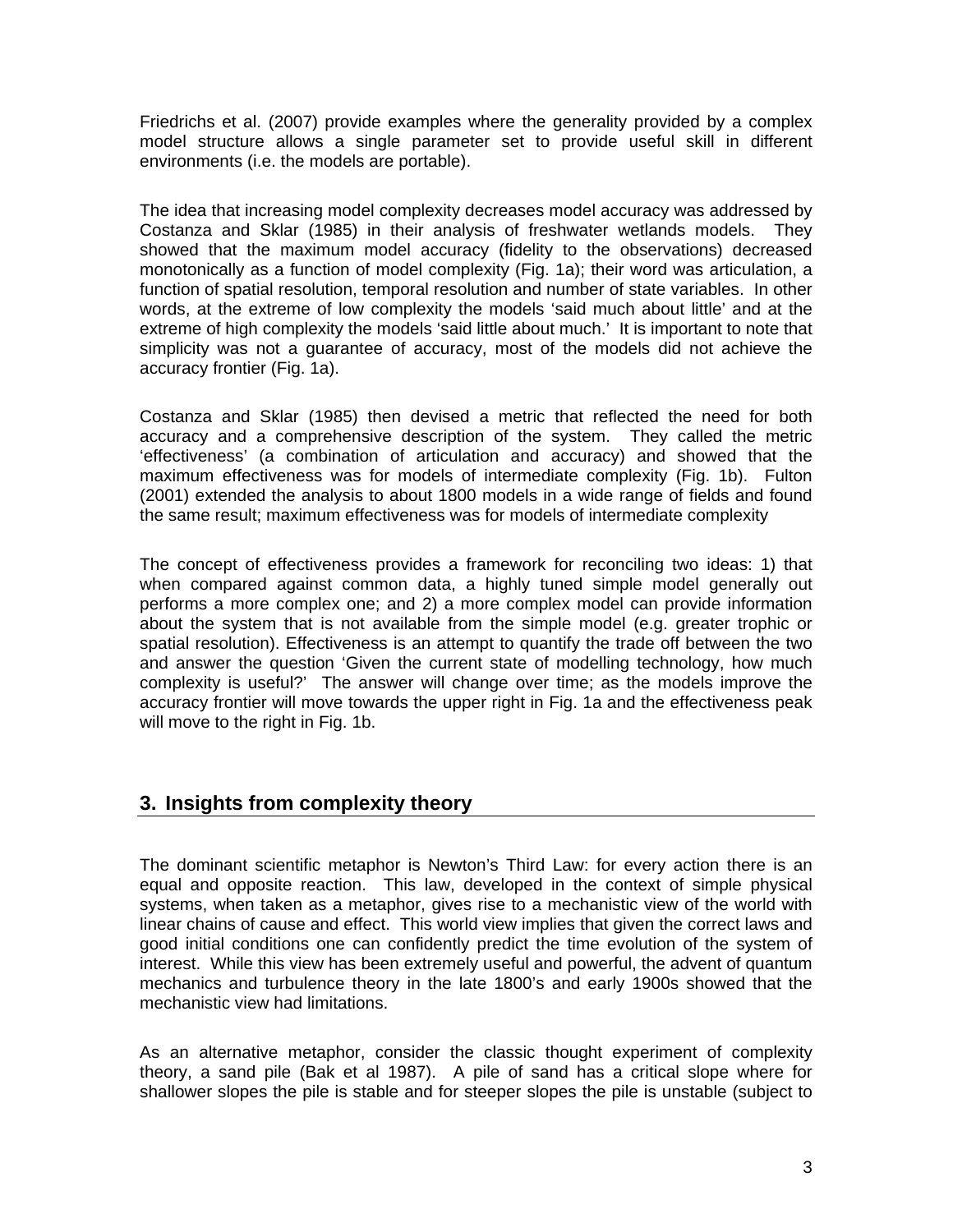avalanches). Consider a sand pile near the critical slope. Then drop individual grains of sand onto the pile one at a time. Each grain introduces a small, and apparently identical, perturbation to the pile (the action). The most common reaction is that nothing happens, however sometimes there is a small avalanche and occasionally there is a catastrophic avalanche. The reaction of the system is not proportional to the action. It turns out that there is a power law relationship between the magnitude of the events and the frequency that they occur (Fig. 2). Similar relationships are observed for earthquakes (Bak and Tang, 1989; Sornette and Sornette, 1989), mass extinctions (Sneppen et al. 1995) and business failures (Cook and Ormerod 2003).

One interpretation of the sand pile result is called sensitive dependence on initial conditions; for each drop of a grain, small differences in the details of the initial state control whether an avalanche happens. This interpretation is also called the 'butterfly effect'; the image whereby a butterfly flapping its wings may influence a chain of atmospheric events that leads to a tornado (Lorenz 1963; see Wikepedia 2007 for an overview). This interpretation has been important for advances in numerical weather prediction. Over the last 40 years there has been an enormous effort to improve the initial conditions for the numerical simulation from a combination of better observations and data assimilation. As a result, the limits of deterministic predictability, a few days, have largely been achieved.

Another interpretation of the sand pile is self organized criticality, the idea that complex systems naturally evolve to a state where they are near a critical point (i.e. they are stable most of the time but subject to dramatic changes such as avalanches). This seems sensible in the context of a pile of sand. The key insight from complexity theory is that systems that exhibit self organized criticality have achieved a balance between stability and chaos, or between positive feedbacks and negative feedbacks (Waldrop, 1992). They are stable enough to have persistent patterns and fluid enough to be able to transmit information: they are always changing. In the case of the sand pile the positive feedback is the acceleration due to gravity and the negative feedback is friction. Even though Newton's Third Law holds at the microscopic scale, the interactions between the many grains of sand gives rise to unexpected behaviour (avalanches).

While self organized criticality is a theoretical model it can also be used as a metaphor: the key elements are listed in Table 1. For example, Ormerod (2006) interprets a power law relationship in the statistics of business failures in the United States (Cook and Ormerod 2003) as evidence of self organized criticality in the economy and claims that it is a manifestation of the 'Law of Unintended Consequences.' He argues that in an economic system with an enormous number of interacting entities, no individual or corporate strategy group can anticipate all of the consequences of a particular business decision. As a result, occasionally a decision gets made that leads to the failure of the company, through an unexpected chain of events.

Self organized criticality is a special case of the more general idea of critical behaviour or criticality. Criticality can be loosely defined as follows. A phase transition is the movement of the system from one (mostly) stable state to another (an avalanche is a transition from one state of the sandpile to another). Criticality is the behaviour of the system near a phase transition. Criticality arguments are now being used in theoretical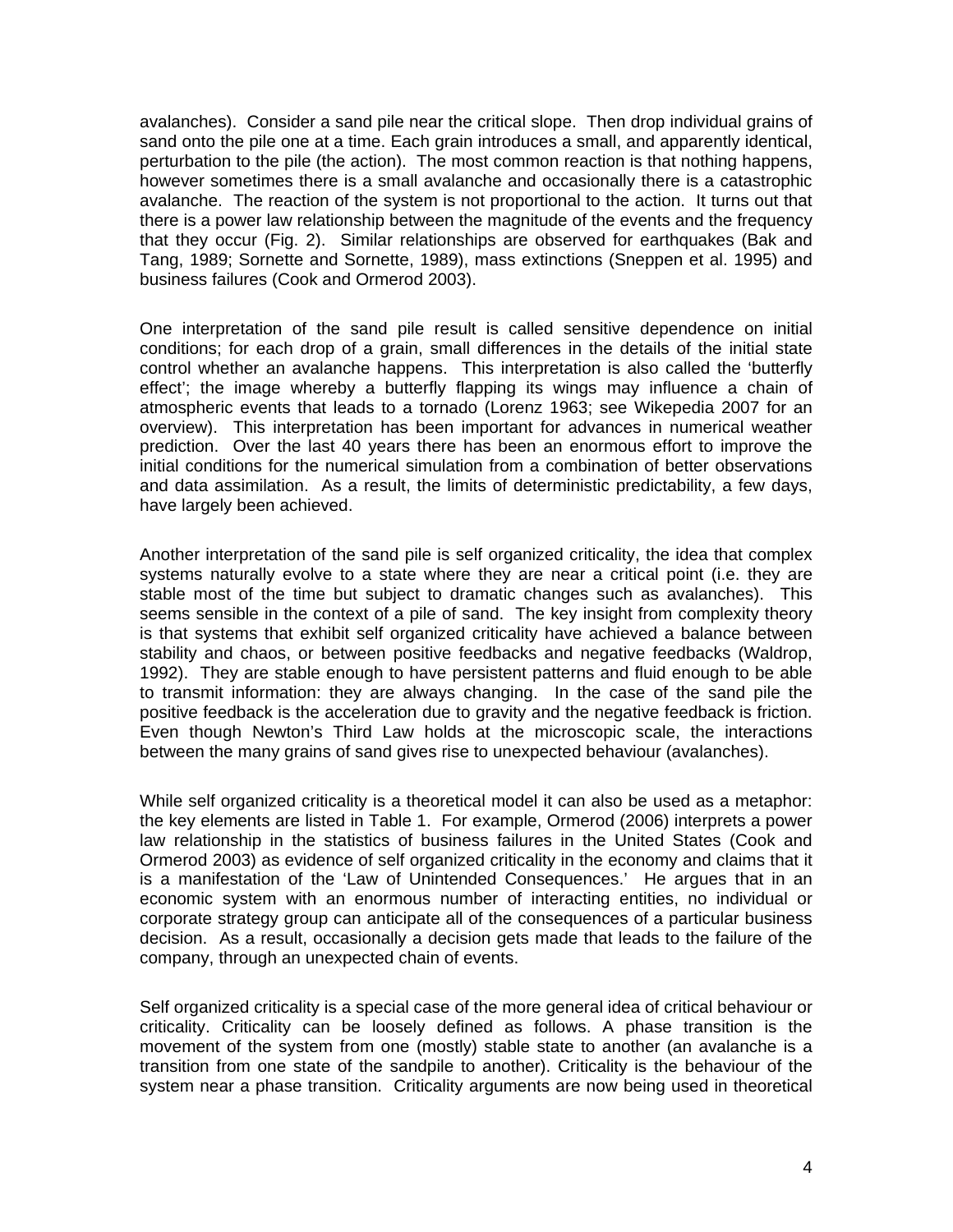investigations in evolutionary ecology (Solé et al. 1999), food web dynamics and stability (Solé and Montoya 2001), and landscape ecology (Pascual and Guichard 2005).

The importance of chaos and criticality for understanding and modelling marine ecosystems is not widely accepted in the oceanographic modelling community. However the existence of regime shifts (Hare and Mantau 2000; Sheffer and Carpenter 2003; Choi et al. 2005) raises the distinct possibility that physics and chemistry are not sufficient to explain all the changes in marine ecosystems. The limitations of the Newtonian metaphor for ecological systems were revealed empirically by Hsieh et al. (2005). They found strikingly different dynamical behaviour in long time series of physical and ecological variables in the North Pacific. The time variation in physical variables could be modelled as the sum of a large number of linear modes whereas the variation in the ecological variables was best described by a few strongly nonlinear modes. The 'avalanche' metaphor seemed more apt in describing the pattern in ecological variability and their response to physical variability than the 'action-reaction' metaphor. A recently published analysis of an 8-year mesocosm study run under constant environmental conditions comes closest to demonstrating chaotic dynamics in a plankton community (Beninca et al. 2008). The study showed that the time variability of any particular plankton group could not be predicted beyond 15 days, a temporal window related to the generation time. These studies illustrate that nonlinear complexity theory cannot just be considered academic; it should be taken seriously in approaching the development of marine ecosystem models.

Despite the inherent difficulties in modelling systems that exhibit criticality, useful modelling and prediction is done in fields such as weather, climate, earthquakes, avalanches, and the economy. A reasonable set of guidelines for how one approaches such systems is provided by Waldrop (1992)

There is a need for extensive observations and ongoing monitoring;

Deterministic prediction of future states is not possible, one can only predict the likelihood of certain events;

There needs to be an ongoing search for nonlinear interactions and feedback loops.

Whether or not marine ecosystems exhibit criticality, these seem like reasonable guidelines. The next section of this paper focuses on feedback loops.

# **4. Models and feedback loops**

Consider two broad categories of models: weather prediction and climate prediction. In atmospheric weather prediction, observations are used to prescribe the initial state and then the model predicts the state of the atmosphere over the next few days (the wiggles; Fig. 3). Whereas in climate modelling the goal is to compute the mean state of the earth system (atmosphere, ocean, ice, land surface, hydrology) without recourse to observations and then predict changes in the mean state (e.g. climate change prediction).

From the perspective of the atmospheric model the fundamental equations are the same for both the weather and the climate models; what differ are the feedback loops that are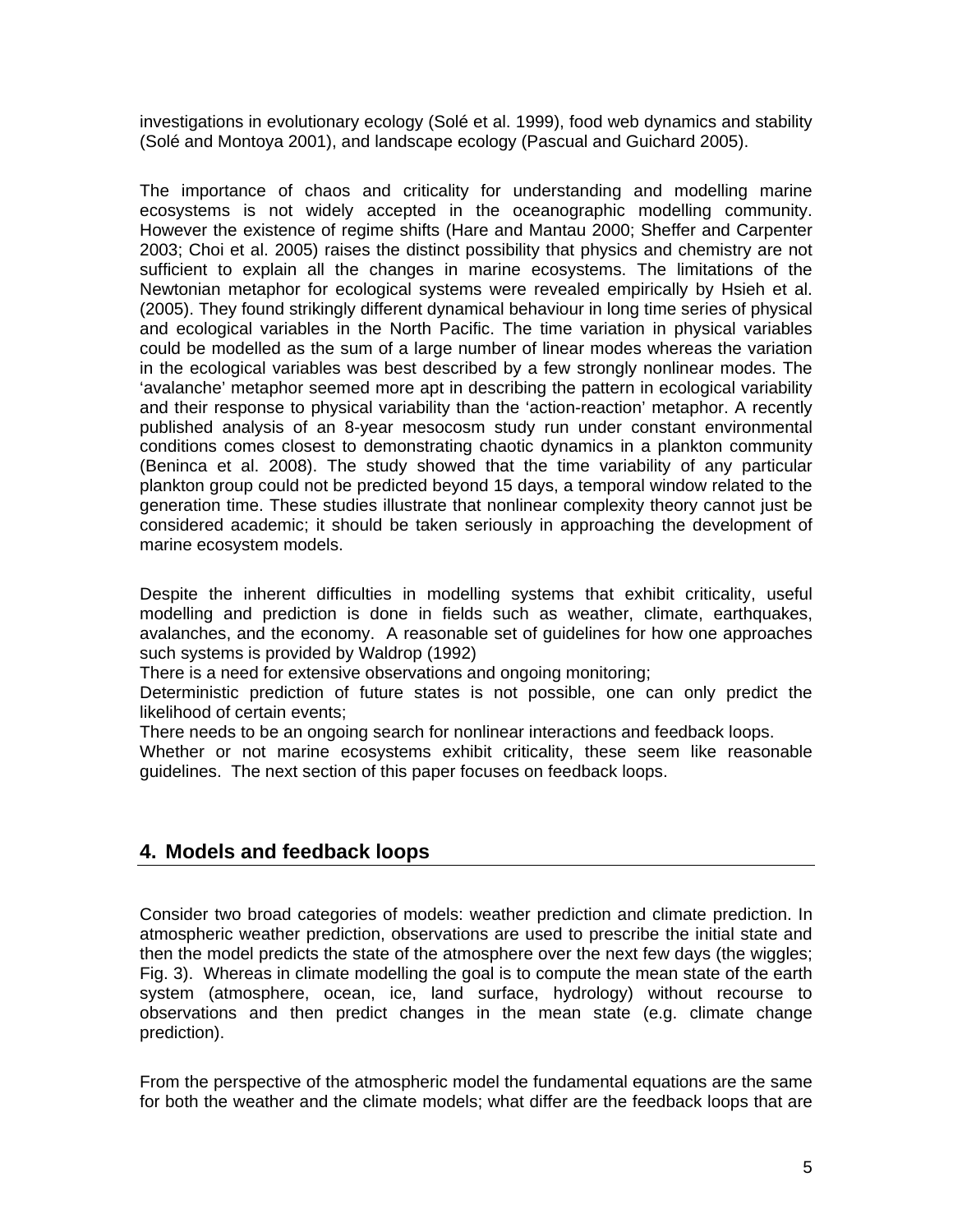included. Weather prediction models tend to include feedbacks that operate on the time scales relevant to predicting the weather 24 to 48 hours in advance, whereas climate models include feedback loops that operate on longer timescales. For example, in traditional weather forecast models the sea surface temperature (SST) is held constant as the impact of the changes in SST over a day or so have been thought to be small, whereas in climate modelling the ocean is an important component as the changes in SST play a major role in the evolution of the atmosphere.

The quest for improved simulation has led both modelling communities to include feedbacks from other (non-atmospheric) components of the earth system such as airsea interactions (Chen et al. 2007; Zhang et al. 2006), land-atmosphere interactions (Dai et al. 2003; Brochu and Laprise 2007) and ice-ocean-atmosphere interactions (Pellerin et al. 2004). In addition there has been a move towards ensemble prediction (prediction of statistics; Zhu 2005; Buizza et al. 2005) to deal with sensitive dependence on initial conditions and critical behaviour. In a recent assessment of global climate models, Reichler and Kim (2008) found that the multi-model ensemble mean performed much better than any of the individual models. This reinforces the importance of considering not only different initial conditions and parameter values but different model formulations (e.g. Gentleman et al 2003).

For the purposes of this discussion the important conceptual difference between the weather prediction and the climate prediction models is that the weather prediction models are much more strongly constrained by observations. A key feature of weather prediction over the last 40 years has been the development of the global observation network and the data assimilation technology to enable the models to take advantage of the observations in order to improve the initial conditions in order to combat the butterfly effect.

Another way to think about the use of the observations is that key feedback loops have been cut and replaced by observations. For example in a model based on an NPZ structure, the community composition is embedded in the model's rate parameters. If the rate parameters are fixed then the implied community structure cannot change even if the natural response to the external forcing would be a change in community structure. Allowing the community composition (or the rate constants) to be determined by the model allows the model solutions more freedom to adjust to changing conditions but also provides the opportunity for the solution to wander off into states that differ greatly from the observed state.

Although comparisons between physical and ecosystem models must be approached with caution, we suggest that the current generation of ecosystem (or NPZ type) models with typically 3-10 state variables share some characteristics with the weather prediction models (as defined above). For any given application, the choice of the number of state variables, the parameterizations, the biological rate constants and the selection of which feedback loops to simulate, means that the model has been specialized for a particular time, place and state of the ecosystem. This allows one to understand the current state of the system and to make short term predictions. But most of the feedback loops have been cut and this limits the ability of the system to evolve into a state substantially different from the original state. As such the models are not able to simulate large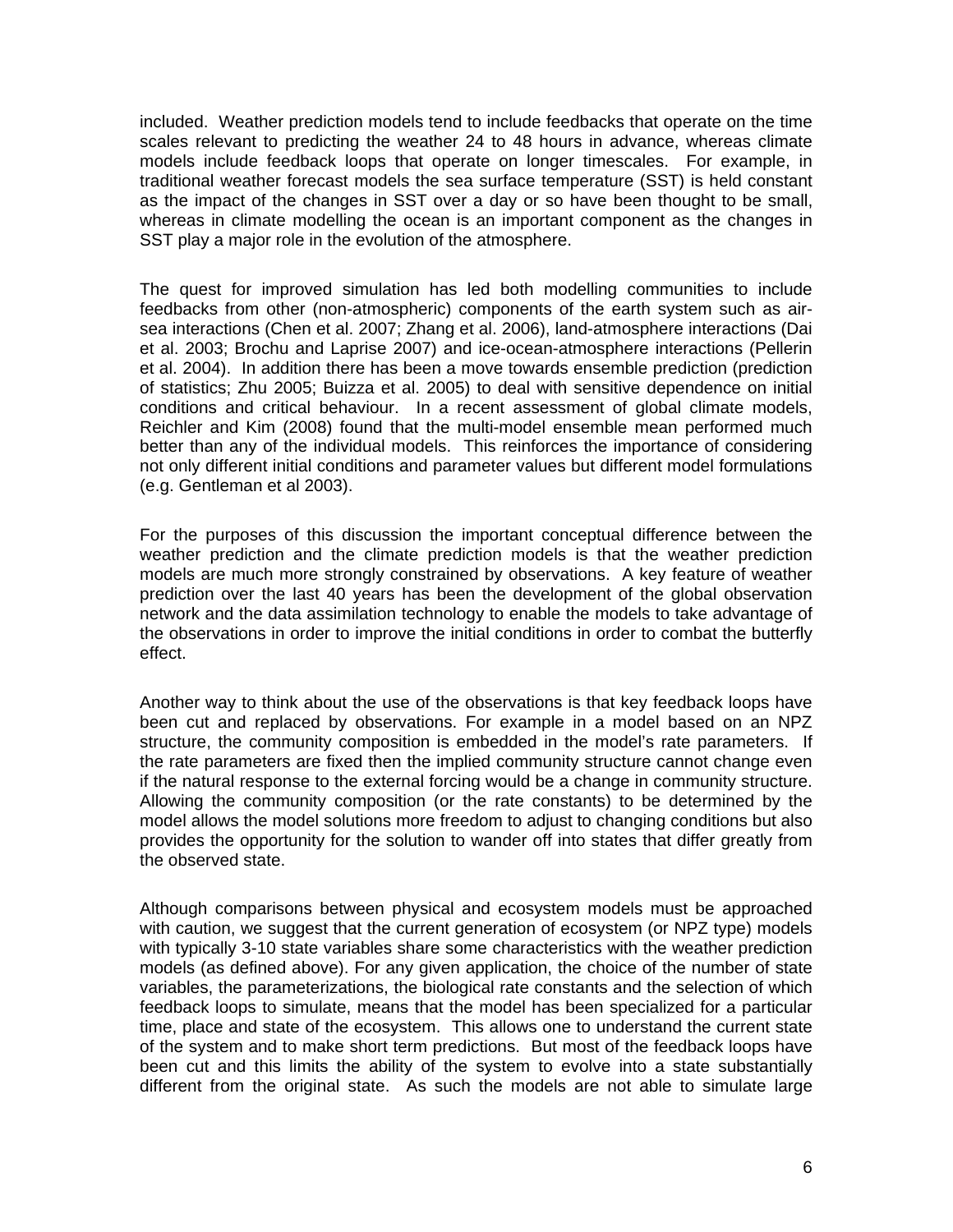changes in community composition that might be expected to occur due to climate change or anthropogenic impacts (e.g. eutrophication or removal of large predators).

## **5. Insights from food web theory**

So far, we have argued that systems that exhibit critical behaviour are poised between stability and rapid transitions to alternative states and that critical feedback loops must be included in models to reproduce these transitions. The interplay between complexity, stability and feedbacks has pre-occupied theoretical ecologists for decades. A major line of inquiry started with May's (1972) seminal finding that community models (based on Lotka-Volterra equations) become increasingly unstable as they become more complex, in opposition to a large body of field and experimental observations which pointed to ecosystem complexity (biodiversity) as a positive influence on ecosystem resilience and stability. Many person-years of research have been expended in resolving this conundrum and, although the answers are not in by any means, some of the findings from that body of work link back to the ideas we raised above and can provide guidance in the development of marine ecosystem models.

One general finding is that the structure of the food web matters, independently of the details of how each compartment in the model functions. For example, randomly connected webs do not result in stable, functioning ecosystems (Martinez et al. 2006) and they are not found in nature anyway (Lawlor 1978). Apparently, there is no neutral model of food web structure comparable to the neutral model of community assembly. There is continuing research for theories that explain observed food web structures with the least number of assumptions (maximum parsimony). A model popular in the late 1980s-early 90s was the cascade hypothesis (Pimm et al. 1991). This model assigned food web links randomly subject to two constraints: (1) all feeding relations are hierarchical (e.g. the large eat the small) and (2) species only feed lower in the hierarchy. This model enjoyed some initial success when synthetic food webs generated from it seemed to compare well with empirical food webs. However, this early success turned out to be due in good measure to limitations of the data. As better and more detailed data on food web structure came in, the cascade model was shown to be inadequate (Williams and Martinez 2000) and tends to be dynamically unstable (Martinez et al. 2006). This has implications for the strict feeding hierarchy that is a common feature of marine ecosystem models (Armstrong 1999).

An alternative to the cascade model is the niche model proposed by Williams and Martinez (2000). The niche model retains the feeding hierarchy, but randomly assigns each consumer (or predator) a niche value (where they fall on the hierarchy) and a feeding range whose mid-point is less than the consumer with a higher niche value. A consumer then eats from all the species that fall in its assigned range. This model leads to synthetic food webs with cannibalism, omnivory (feeding on more than trophic or niche level) and trophic overlap (consumers share resources). All these features have been found in empirical food webs, including marine food webs (Link 2002). They have also long been proposed as stabilizing features of food web dynamics (Kuijper et al. 2003; Emmerson and Yearsley 2004). As a result, the niche model is having good success in reproducing empirical patterns (Jordàn and Scheuring 2004) as well as in producing food web models with good stability properties (Martinez et al. 2006). In particular, a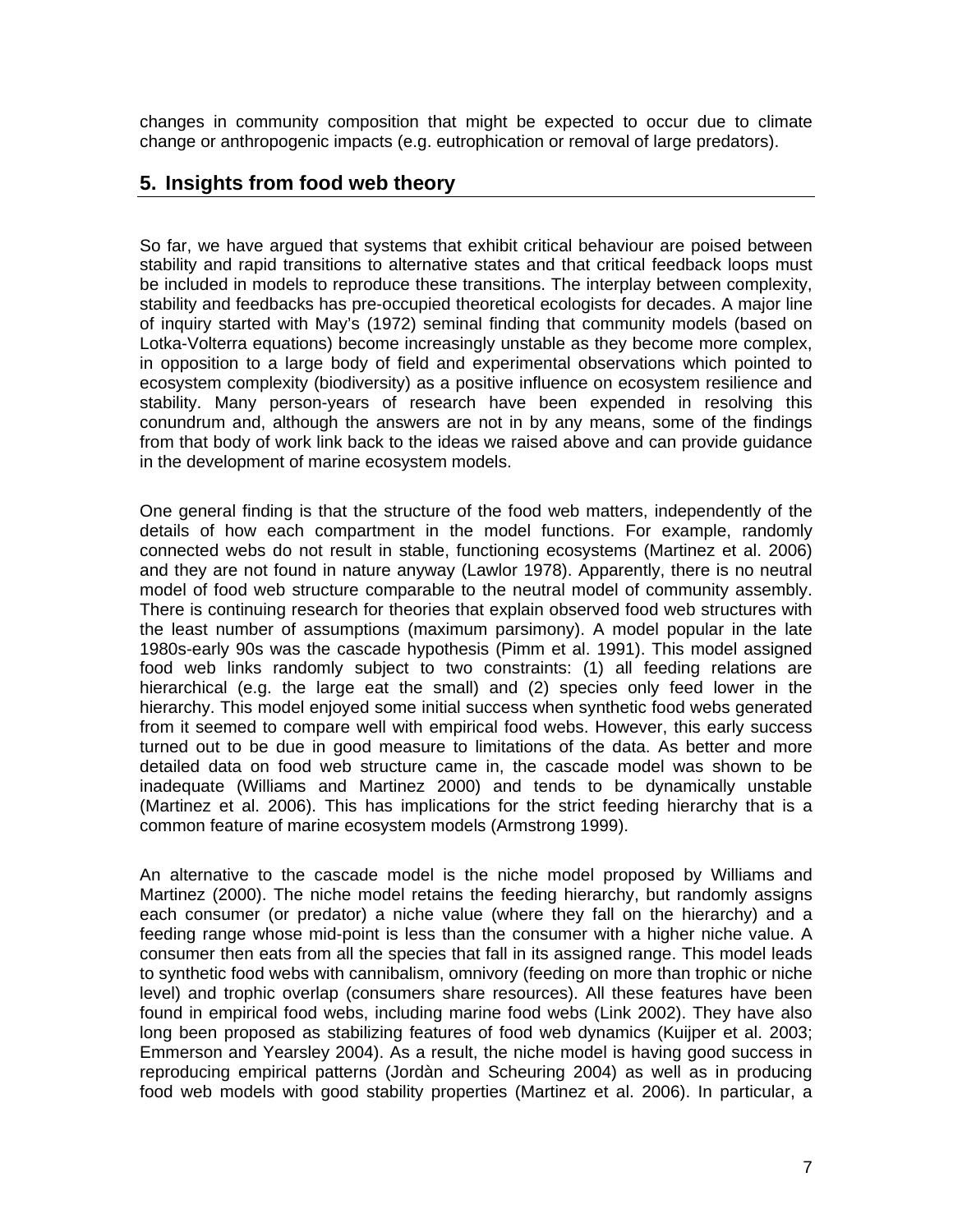niche structure improves persistence of species in model food webs, i.e. it minimizes the risk of extinction. Marine ecosystem models that explicitly model omnivory (Armstrong 2003, Pahlow et al 2008) may find additional justification here.

Marine ecosystem models however are not only about connections but also about flows of matter and energy among compartments. From a theoretical ecological perspective, this brings in the concept of interaction strength. Interaction strengths are derived from the well-known Lotka-Volterra equations (Jordan and Scheuring 2004). They quantify how much changes in the abundance of one species directly affect the abundance of another species (there are also indirect effects that are not included). They are phenomenological and are independent of any specific mechanistic interaction between pairs of species. They are exceedingly difficult to measure in practice (Berlow et al. 2004), and only in experimental settings or in well defined ecosystems that can be followed over extended periods of time. Nevertheless, the study of interaction strengths in models and in the real ecosystems has been a central feature of community ecology for a long time.

Early food web models assumed that interaction strengths are randomly distributed (May 1972, 1973). Empirical research however established that most interaction strengths are weak, that is, most species really have very little influence on others, with only a few strong interactions (Paine 1980, Berlow 1999). Therefore, the distribution of interaction strengths in a complex food web is not random but skewed towards weak interactions. Theoretical research has also shown that models that are built on weak interactions are more stable than models built on strong interactions (McCann et al. 1998, Kokkoris et al. 1999). Most importantly, models skewed towards weak interactions can grow in complexity without loosing stability; thus apparently resolving the conundrum raised by May's (1972, 1973) work. However, what is more important is the pattern of interaction strengths, i.e. how the few strong interactions are coupled to the many weak ones (De Ruiter et al. 1995, Neutel et al. 2002). Recent research suggests that the stability of complex food webs may depend on long feedback loops that involve multiple trophic levels (at least 3) and coupling of weak and strong chains of interactions (Rooney et al. 2006, Neutel et al, 2007). These results support the finding from Fulton et al. (2003) that excessive truncation of food webs in models leads to unrealistic results.

We have argued here that we need to include all the necessary feedbacks in order to predict ecosystem dynamics beyond the near term. Food web ecologists have been pioneers in the analysis of complex networks. Many decades of research have provided strong evidence that the structure of the ecosystem is central to its function, as is the case with other types of complex networks (Strogatz 2001). The theoretical focus on ecosystem stability and persistence is increasingly relevant to marine ecosystem modelling as we move towards models with multiple functional groups (Le Quéré 2005, Hood 2006). There are still very significant challenges in modelling the regional and global distribution of functional types (Anderson 2005), in particular preventing the simulation of "kingdoms" where one functional type dominates and others become extinct or near extinct (Gregg et al. 2003; Le Quéré et al. 2005). Drawing on food web theory might help design models that are more robust and where functional groups are more persistent.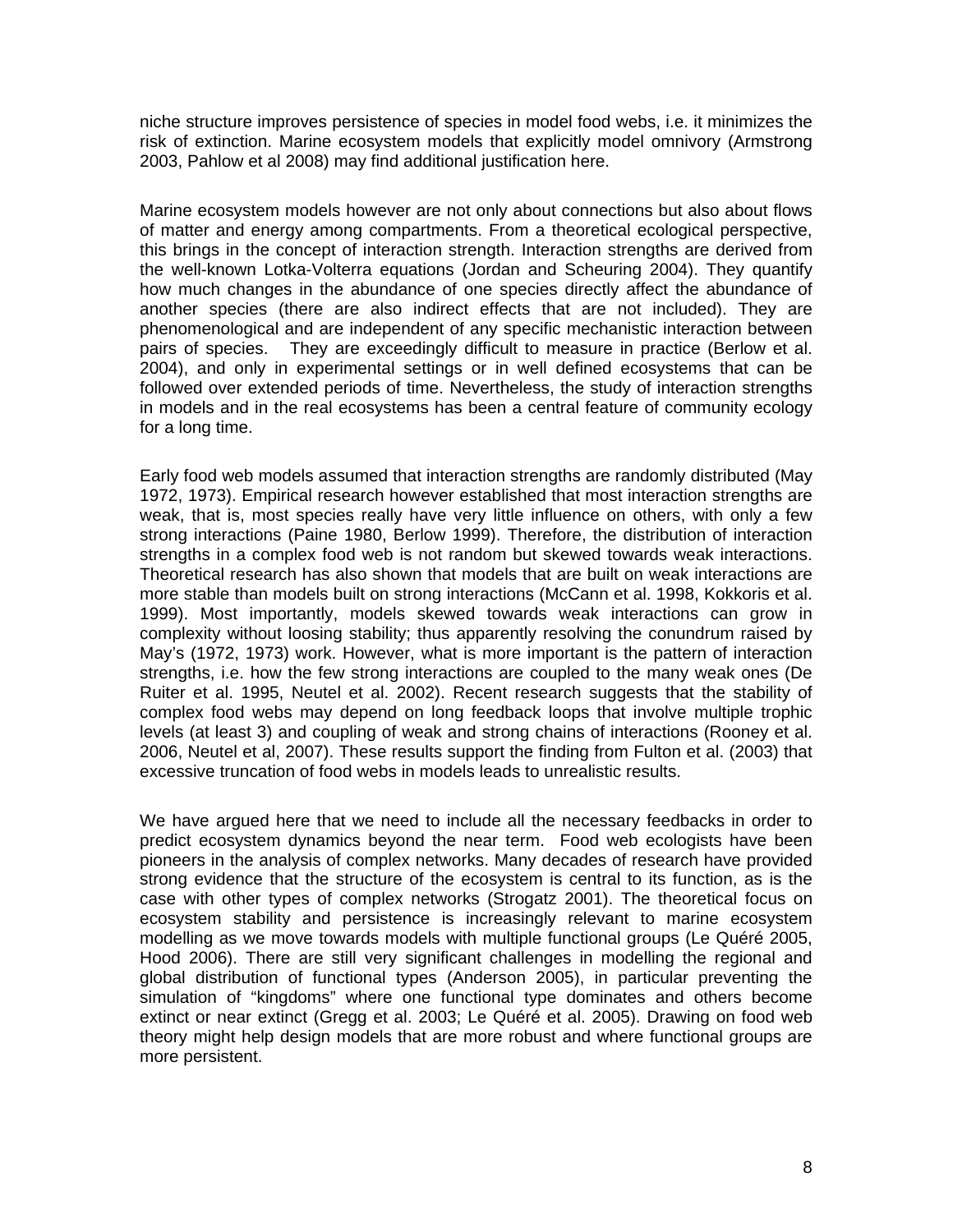One major difference between the class of models investigated in food web theory and the models commonly developed and applied in marine biogeochemistry and ecology is the greater importance of environmental forcing in the latter. Marine models assume that biogeochemical and ecological variability is largely determined by the physical environment (Friedrichs et al. 2006). Ecosystem models coupled to physical models are closer to linear webs that are controlled largely by external inputs (e.g. nutrients), and such webs tend to be globally stable or persistent (McCann 2000, Woods et al. 2005). The lessons from food web theory therefore may be less applicable than portrayed here. On the other hand, the importance of external forcing in controlling ecosystem dynamics in the ocean may be overstated. Apart from the evidence of different dynamics in physical and ecological time series (e.g. Hsieh et al 2005) and of ecological variability independent of physics (Beninca et al. 2008), f-ratios (the ratio of allochthonous to recycled nutrients in fuelling marine food webs) are low over most of the oceans and over non-bloom periods ( Laws et al 2000). Under these conditions, questions of structure and stability similar to those asked of community (Lotka-Volterra) models become relevant (e.g. Lima et al. 2002).

## **6. The way forward**

A major issue in designing an ecosystem model is how to provide a reasonable representation of the overall structure of the food-web without drowning in a sea of state variables and unconstrained parameters. This issue is often characterized as a choice between adding more state variables to explicitly represent more of the components of the ecosystem and using a small number of state variables with sophisticated parameterizations that allow the internal dynamics to evolve in response to the state of the system (e.g. Denman 2003). In short a choice between 'lots of dumb boxes' and 'a few smart boxes.'

An approach developed by some members of the climate modelling community is called Earth System Models of Intermediate Complexity (EMICS; Claussen et al. 2004). The driving force was the need to have computationally tractable models while acknowledging the need to include more components of the earth system in a spatially explicit framework. The overall philosophy is a willingness to sacrifice process detail in order to increase the number of interacting components (e.g. atmosphere, ocean, ice, hydrological cycle, land surface). The approach is a philosophy not a prescription; a range of different approaches have been tried.

The primary assumption of the intermediate complexity approach is that the entire system needs to be modelled in order to simulate the large scale features and the response to external forcing. This approach accepts that sacrificing process detail and spatial and temporal resolution will result in an increasing disconnect (or misfit) between local data and model predictions as one move up the trophic-size scale. In some cases, the connection to local (species specific) data may have to be provided by detailed models for specific applications which are driven by the intermediate complexity model. A similar approach was proposed by Kareiva et al. (2005) following an extensive review of ecosystem models for all parts of the biosphere.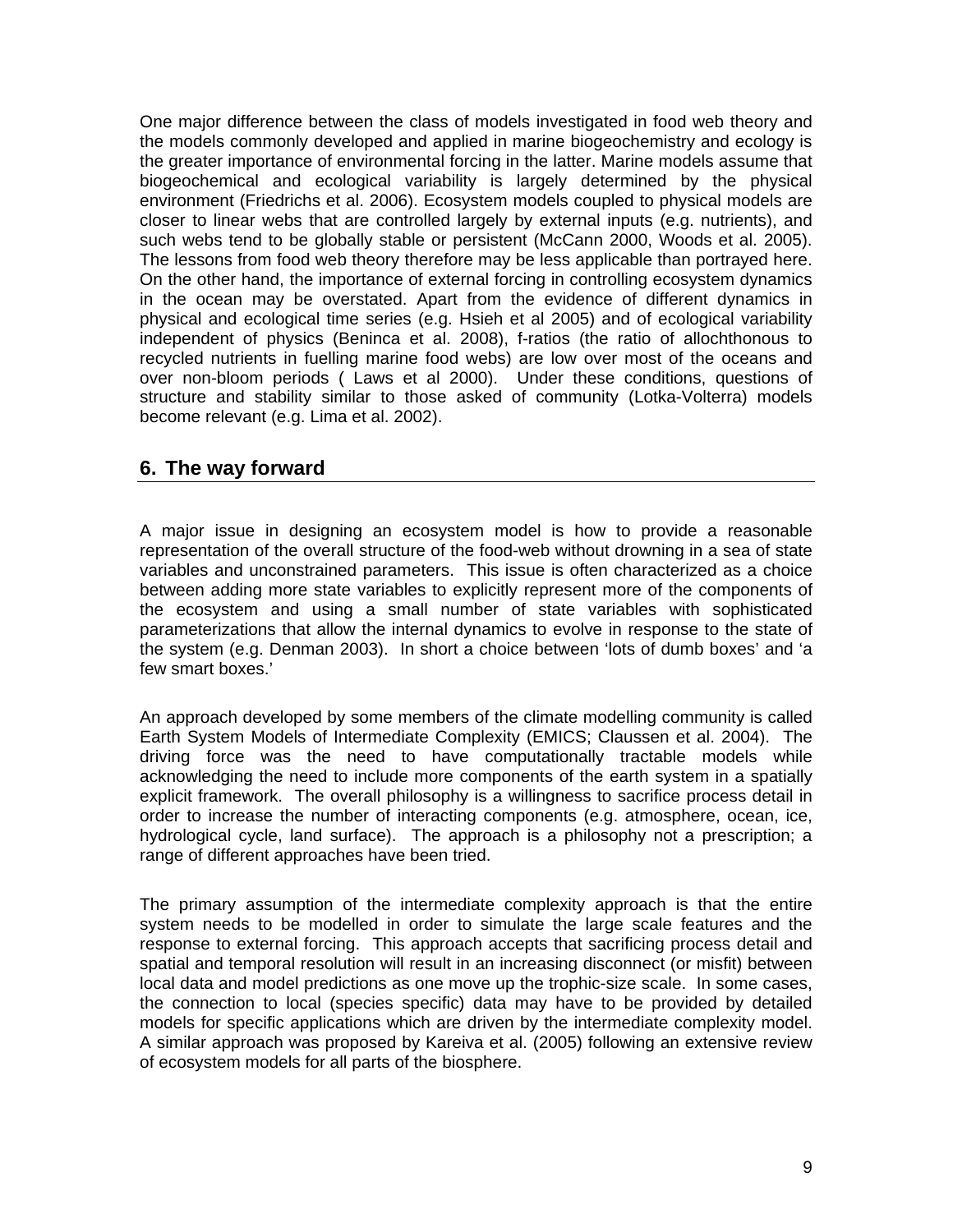The differences between the intermediate complexity approach and the rhomboid approach of de Young et al. (2004) are largely a matter of emphasis. The approach advocated here emphasizes the need to model the entire system in order to provide the proper virtual environment for the detailed species models. The rhomboid emphasizes the increased trophic resolution at the level of interest and presupposes the existence of a model of the entire system. The proposed approach also contrasts with the incremental approach where additional components are added to a truncated food web only when they can be justified by improved agreement with observations (e.g. Anderson 2005).

Incorporating more complete representations of food web structure into marine ecosystem models will inevitably push them towards increased complexity. Anderson (2005) and Hood et al. (2006) among others rightly point out that model performance is likely to fall with increasing complexity because of the effect of the large number of unconstrained parameters. We argue that the decline in accuracy is not a sufficient reason to reject a more complex model structure. The effectiveness metric (Constanza and Sklar 1985) attempts to quantify the trade-off between model accuracy and a more comprehensive description of the system. The community needs such a framework to guide us to the complexity level that is justified by our current understanding of processes and our ability to constrain them with data. Friedrichs et al. (2007) by looking at both accuracy and portability of the models have made a useful start in that direction. The potential links between effectiveness and portability remain to be explored.

Two recent attempts to model complete aquatic ecosystems contain aspects of the intermediate complexity approach. The Bay Model 2 (BM2) of Fulton et al. (2004) and the Lakeweb model of Håkanson and Gyllenhammer (2005) used coarse spatial, temporal, and trophic resolution in order to include many of the interacting components. In the context of global biogeochemistry, Le Quéré et al (2005) developed a more complex version of an NPZ model to better capture the variability in plankton and biogeochemical properties. They sacrificed biological process detail by using simple internal dynamics in order to include 10 plankton functional types embedded in a global ocean model.

Model validation is crucial for weeding out weak approaches and keeping the models and modellers on track. This is admittedly more difficult as the models become more complex. In that context, the validation has to go beyond the comparison of point data towards testing whether the models capture the main features and statistics of ecosystem structure. Output could be compared to findings from macro ecology, which describes broad scale patterns in the terrestrial and more recently oceanographic ecosystems (Li 2002). The self-organizing maps of Allen et al. (2007) provide a novel approach to validation based on broad patterns across multiple variables. Validation on statistics rather than point data meshes well with the theoretical and empirical evidence that ecosystems display nonlinear and even chaotic dynamics that place fundamental limits on the predictability of the system.

Experience in other fields suggests that the way to deal with limits on predictability is to abandon the reliance on deterministic prediction and explore the suite of possible outcomes from many model runs with different initial conditions and model formulations. We need to move towards ensemble prediction that makes probabilistic statements and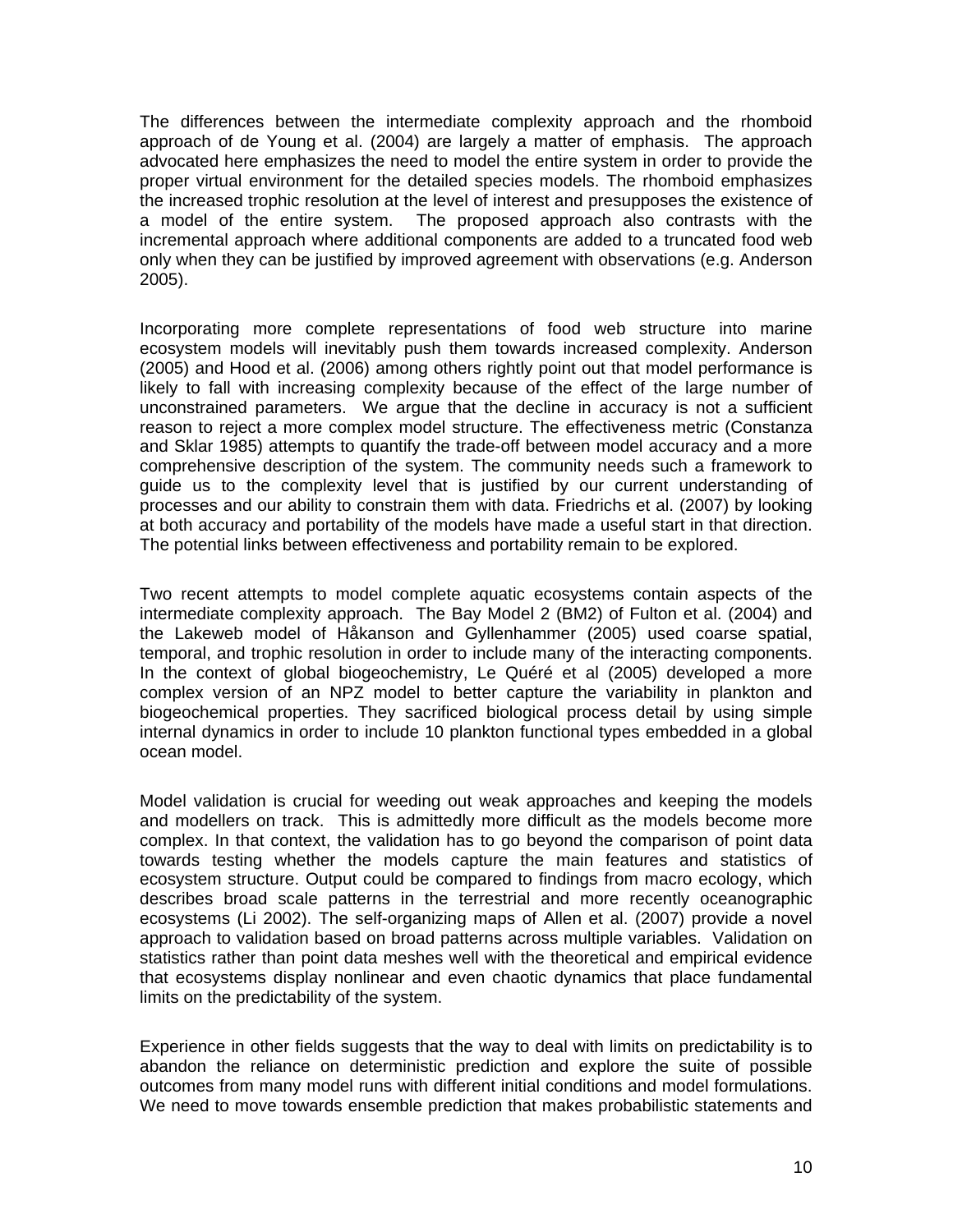assesses the likelihood of events rather than focussing on the mean trajectory of the system. In that sense, more complex models may be more effective than the simpler models in revealing the full range of dynamic behaviour that is consistent with our current understanding.

Findings from food web theory clearly support a more comprehensive coverage of the food web than is common in marine ecosystem models. The stability properties of food webs appear linked to long feedback loops that integrate structure and dynamics across all trophic levels. Truncated food webs may not be able to reproduce the dynamics of these systems and their responses to environmental change. But food web theory may also help in the design and parameterization of more complex marine ecosystem models. High level rules such as "some food web structures are better than others at producing stable and persistent food webs" and "Interaction strengths are patterned to maximize stability" can help constrain structure and parameters. When coupled to the growing field of metabolic ecology which sets constraints on organism activity, abundance, and trophic structure, based on body size and temperature (Brown et al. 2004; Woodward 2005), the parameterization of more complex models may be more tractable than is sometimes allowed.

The concepts of unpredictable behaviour and system stability may seem contradictory. However, the definition of stability that underpins much of the recent work on ecosystem structure and dynamics is not an equilibrium view. Many of the results are based on nonequilibrium definitions of stability, considering the variance of fluctuating populations, rather than the speed of return to equilibrium. In that context, non-equilibrium dynamics and structural properties that confer stability are actually complementary facets of the same view of ecosystems as continuously changing, yet persistent, systems. The idea of community, rather than population, stability (Tilman 1996) is broadly consistent with the idea of dynamic stability.

While encouraging the development of complex models, we do not discount the importance of simpler models that provide both insights into processes and prediction models for specific questions (Harte 2002; Peters 1991). The proposal here is for a system view (or simulation model in the sense of Harry, 2003) that integrates the separate processes and feedback loops into a framework for assessing possible state changes (e.g. regime shifts) and the occurrence of extreme events.

We have argued that including a comprehensive description of the structure of marine food webs is central to the design of the next generational of marine ecosystem models; it is not simply a desirable feature. This would represent a transition from biogeochemical to ecological models (Tett and Wilson 2000). We propose that a useful guiding principle is provided by the earth system models of intermediate complexity, a willingness to sacrifice process detail in order to increase the number of interacting components in the system and simulate the web of feedback loops.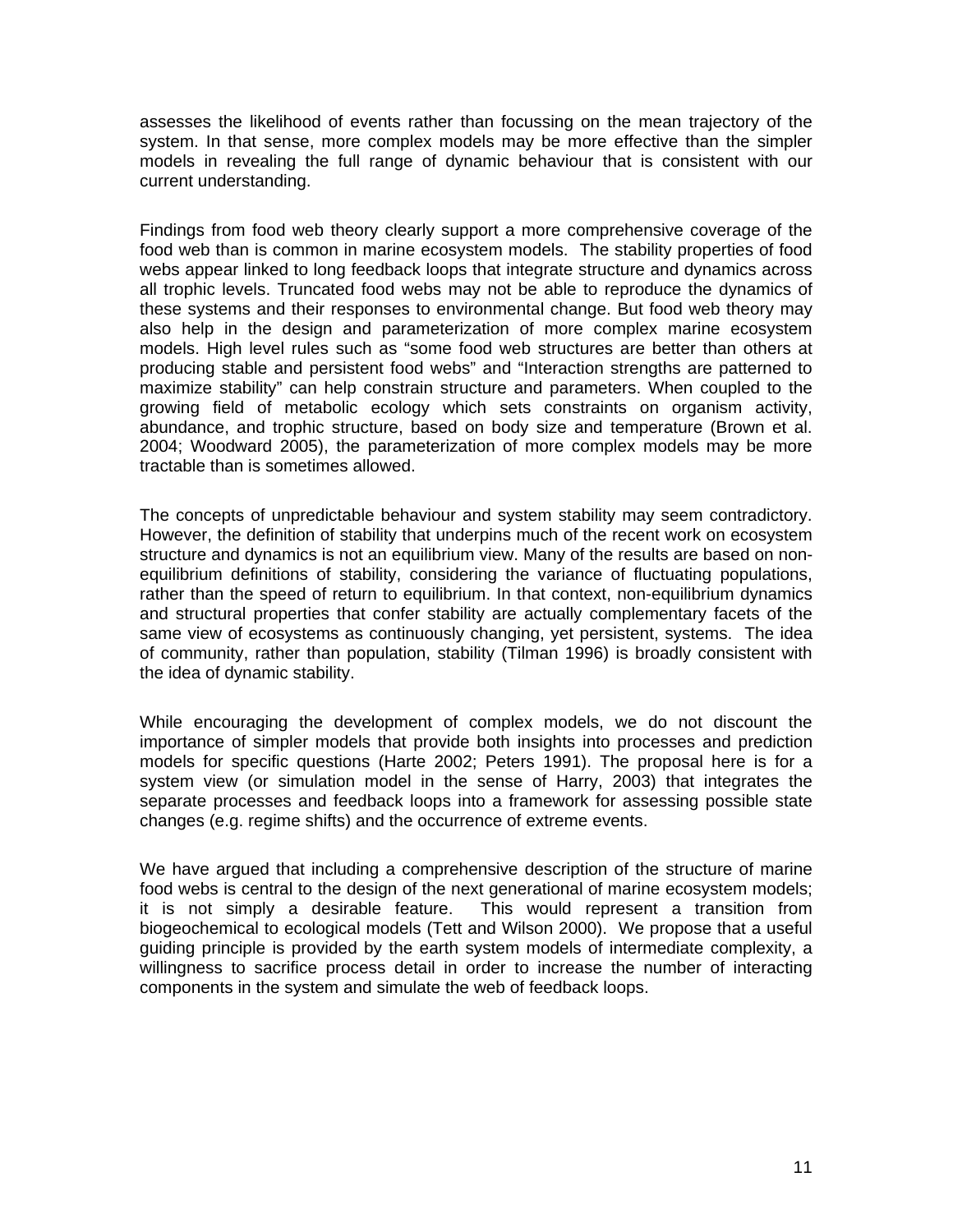# **Acknowledgements**

The authors thank the IGBP programs IMBER and GLOBEC as well as the European Union's 6th Framework Program Network of Excellence EUR-OCEANS for funding the symposium on "Parameterization of Trophic Interactions in Ecosystem Modelling", Cadiz, March 2007, and the meeting conveners for the invitation to participate.

# **References**

Allen, J.I., P.J. Somerfield, F.J. Gilbert. 2007. Quantifying uncertainty in high-resolution coupled hydrodynamic-ecosystem models. Journal of Marine Systems 64:3-14.

Anderson, T.R. 2005. Plankton functional type modeling: running before we walk? Journal of Plankton Research 27:1073-1081.

Arhonditsis, G.B., M. T. Brett. 2004. Evaluation of the current state of mechanistic aquatic biogeochemical modeling. Marine Ecology Progress Series 271:13–26.

Armstrong, R.A. 1999. Stable model structures for representing biogeochemical diversity and size spectra in plankton communities. Journal of Plankton Research 21:445-464.

Armstrong, R.A. 2003. A hybrid spectral representation of phytoplankton growth and zooplankton response: The ''control rod'' model of plankton interaction. Deep-Sea Research 50:2895-2916.

Bak, P., Tang, C. and Wiesenfeld, K. 1987. Self-organized criticality: an explanation of 1/f noise. Physical Review Letters 59:381–384. DOI:10.1103/PhysRevLett.59.381.

Bak, P., C. Tang, Earthquakes as a self-organized critical phenomena, Journal of Geophysical Research 94:15635-15637, 10.1029/89JB01265, 1989.

Beninca, E. , J. Huisman, R. Heerkloss, K.D. Jöhnk, P. Branco, E. H. Van Nes, M. Scheffer and S.P. Ellner. 2008. Chaos in a long-term experiment with a plankton community. Nature 451:822-825.

Berlow, E.L. 1999. Strong effects of weak interactions in ecological communities. Nature 398: 330-334.

Berlow, E. L., A-M. Neutel, J. E. Cohen, P. De Ruiter, B. Ebenman, M. Emmerson, J. W. Fox, V. A. A. Jansen, J. I. Jones, G. D. Kokkoris, D. O. Logofet, A. J. McKane, J. Montoya, and O. L. Petchey. 2004. Interaction strengths in food webs: issues and opportunities. Journal of Animal Ecology 73:585-598.

Blackford, J.C., J.I. Allen, F.J. Gilbert. 2004. Ecosystem dynamics at six contrasting sites: a generic modelling study. Journal of Marine Systems 52:191-215.

Brochu, R., R. Laprise. 2007. Surface water and energy budgets over the Mississippi and the Columbia River basins as simulated by two generations of the Canadian regional climate model. ATMOSPHERE-OCEAN 45:19-35.

Brown, J.H., J.F. Gillooly, A.P. Allen, V.M. Savage and G.B. West. 2004. Toward a metabolic theory of ecology. Ecology 85:1771-1789.

Buizza, R., P.L. Houtekamer, Z. Toth, G. Pellerin, M. Wei, and Y. Zhu. 2005. A comparison of the ECMWF, MSC, and NCEP global ensemble prediction systems. Monthly Weather Review 133:1076-1097.

Chen, S.S., J.F. Price, W. Zhao, M.A. Donelan, E.J. Walsh. 2007. The CBLAST-Hurricane Program and the Next-Generation Fully Coupled Atmosphere–Wave–Ocean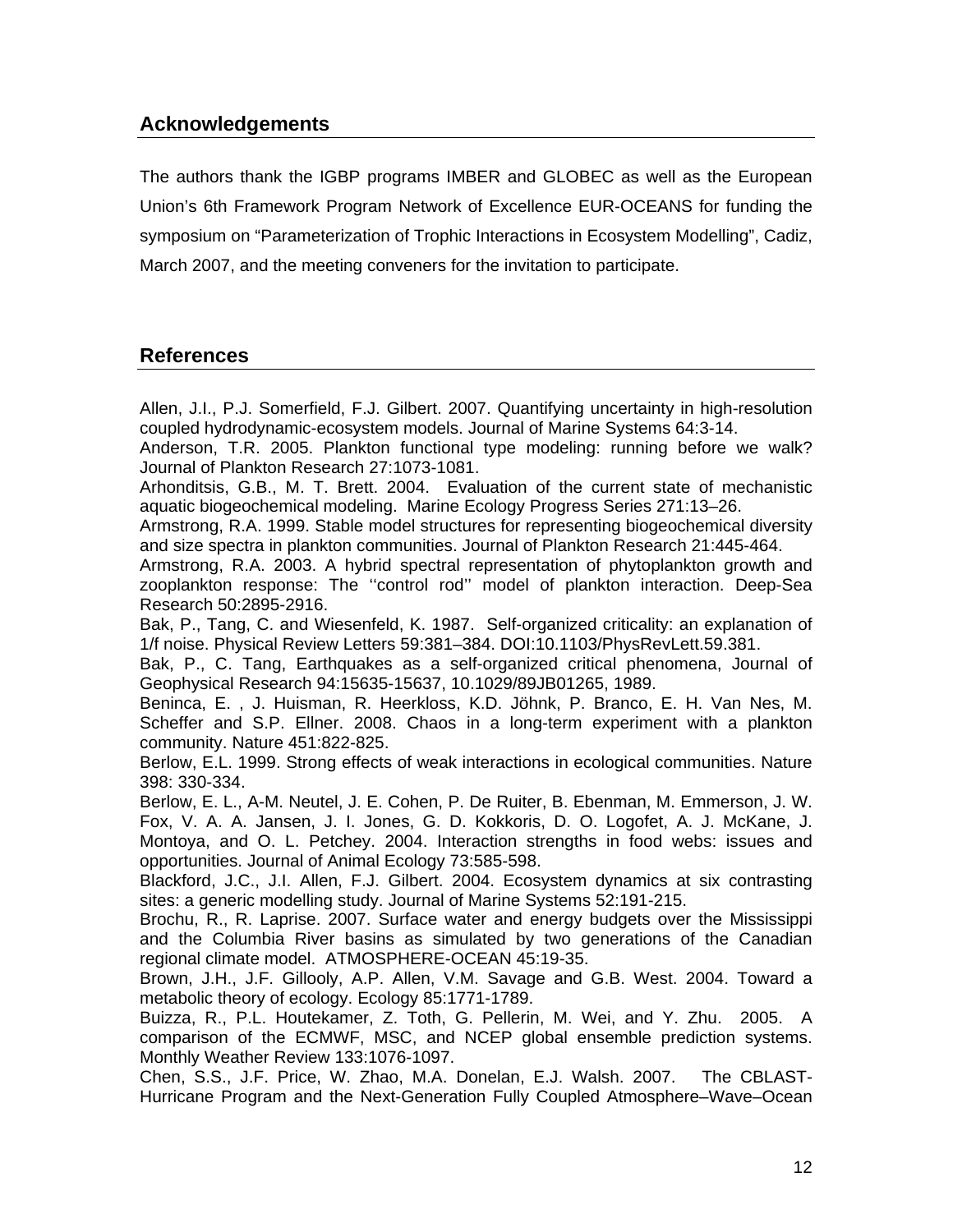Models for Hurricane Research and Prediction. Bulletin of the American Meteorological Society 88: 311-317. DOI: 10.1175/BAMS-88-3-311

Choi, J.S., Frank, K.T., Petrie, B.D., and Leggett, W.C. 2005. Integrated assessment of a large marine ecosystem: a case study of the devolution of the Eastern Scotian Shelf, Canada. Oceanography and Marine Biology: An Annual Review 43:47-67.

Claussen M., L. Mysak, A. Weaver, M. Crucifix, T. Fichefet, M.-F. Loutre, S. Weber, J. Alcamo, V. Alexeev, A. Berger, R. Calov, A. Ganopolski, H. Goosse, G. Lohmann, F. Lunkeit, I. Mokhov, V. Petoukhov, P. Stone, Z. Wang. 2004. Earth system models of intermediate complexity: closing the gap in the spectrum of climate system models. Climate Dynamics 18:579-586.

Cook W., P. Ormerod. 2003. Power law distribution of the frequency of demises of US firms. Physica A 324:207-212.

Costanza R, Sklar FH (1985) Articulation, accuracy and effectiveness of mathematical models: a review of freshwater wetland applications. Ecological Modeling 27:45-68.

Dai, Y., X. Zeng, R.E. Dickinson, I. Baker, G.B. Bonan, M.G. Bosilovich, A.S. Denning, P.A. Dirmeyer, P. R. Houser, G. Niu, K.W. Oleson, C.A. Schlosser, Z.-L. Yang. 2003. The Common Land Model. Bulletin of the American Meteorological Society 84:1013- 1023. DOI: 10.1175/BAMS-84-8-1013.

Denman, K.L., 2003. Modelling planktonic ecosystems: parameterizing complexity. Progress in Oceanography 57:429-452.

De Ruiter, P.C., Neutel, A.-M. and Moore, J.C. 1995. Energetics, patterns of interaction strengths, and stability in real ecosystems. Science 269:1257-1260.

deYoung B, Heath M, Werner F, Chai F, Megrey B, Monfray P. 2004. Challenges of modeling ocean basin ecosystems. Science 304:1463-6.

Doney, S., I. Lima, K. Lindsay, J.K. Moore, S. Dutkiewicz, M.A.M. Friedrichs and R.J. Matear. 2001. Marine biogeochemical modeling: recent advances and future challenges. Oceanography 14:93-107.

Emmerson, M. and J.M. Yearsley. 2004. Weak interactions, omnivory and emergent food web properties. Proceedings of the Royal Society of London B 271:397-405.

Findlay, H.S., A. Yool, M. Nodale and J.W. Pitchford. 2006. Modelling of autumn bloom dynamics. Journal of Plankton Research 28:209-220.

Friedrichs, M.A.M., R.R. Hood, J.D. Wiggert. 2006. Ecosystem model complexity versus physical forcing: Quantification of their relative impact with assimilated Arabian Sea data. Deep-Sea Research II 53:576-600.

Friedrichs, M.A.M, J.A. Dusenberry, L.A. Anderson, and 12 others. 2007. Assessment of skill and portability in regional marine biogeochemical models: Role of multiple planktonic groups. Journal of Geophysical Research 112, C08001, doi:10.1029/2006JC003852.

Fulton, E.A. 2001. The effects of model structure and complexity on the behaviour and performance of marine ecosystem models. PhD thesis, School of Zoology, University of Tasmania, Hobart, Australia.

Fulton, E.A., A.D.M. Smith and C.R. Johnson. 2003. Effect of complexity on marine ecosystem models. Marine Ecology Progress Series 253:1-16.

Fulton, E.A,. J.S. Parslow, A.D.M. Smith, C. R. Johnson 2004. Biogeochemical marine ecosystem models II: the effect of physiological detail on model performance. Ecological Modelling 173:371–406.

Gentleman, W., A. Leising, B. Frost, S. Strom and J. Murray. 2003. Functional response for zooplankton feeding on multiple resources: a review of assumptions and biological dynamics. Deep-Sea Research 50:2847-2875.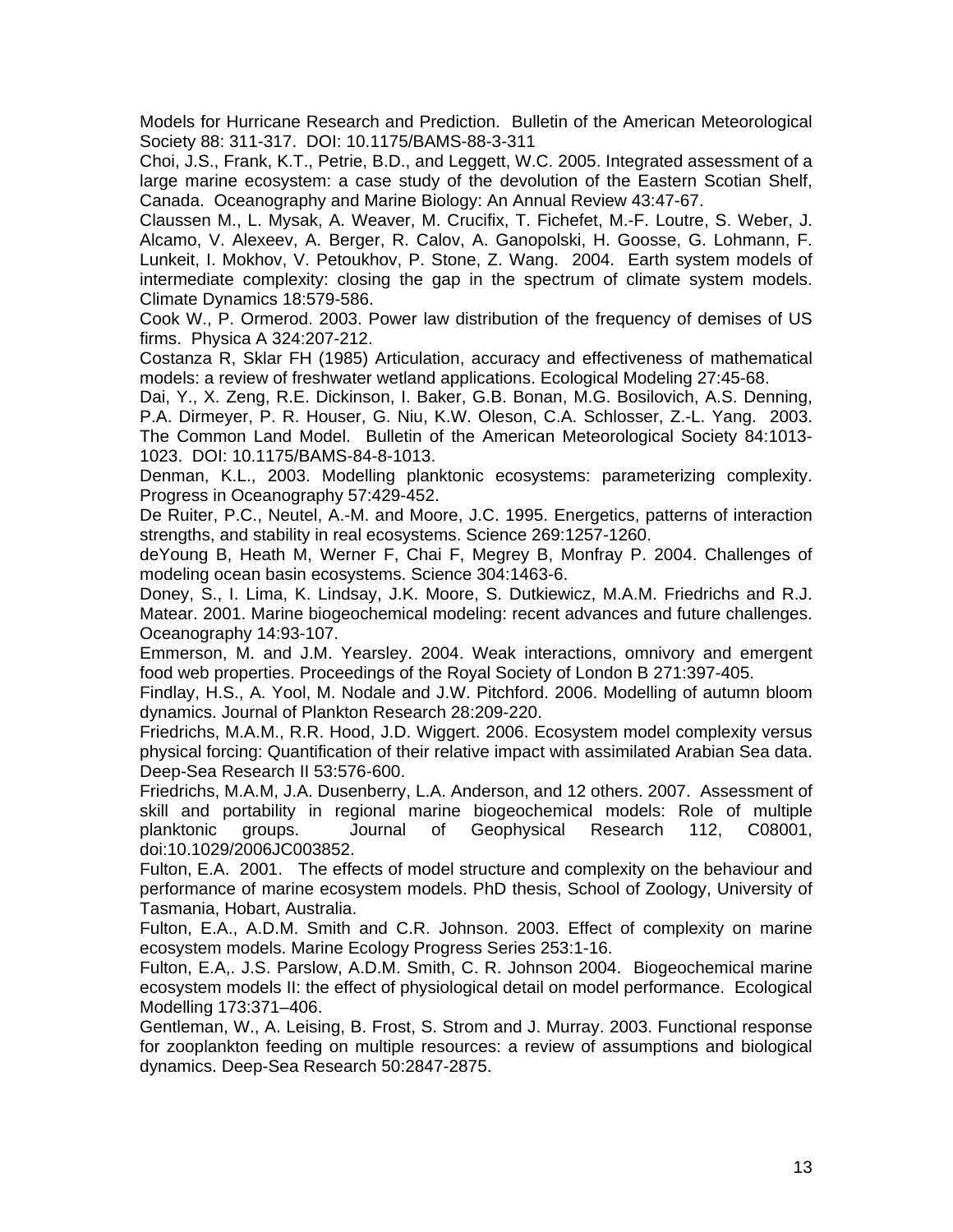Gregg, W.W., P. Ginoux, P.S. Schopf, N.W. Casey. 2003. Phytoplankton and iron: validation of a global three-dimensional ocean biogeochemical model. Deep-Sea Research 50:3143-3169.

Hannah, C.G. 2007. Future directions in modelling physical-biological interactions. Marine Ecology Progress Series 347:301-306. doi: 10.3354/meps06987.

Håkanson, L., A. Gyllenhammar. 2005. Setting fish quotas based on holistic ecosystem modelling including environmental factors and foodweb interactions – a new approach. Aquatic Ecology 39:325-351. DOI 10.1007/s10452-005-3418-x.

Hare, S.R., and N.J. Mantua. 2000. Empirical evidence for North Pacific regime shifts in 1977 and 1989. Progress in Oceanography 47:103-145.

Harry, D.L. 2003. Numerical Modelling Strategies Revisited. EOS Transactions 84:100- 101.

Harte, J. 2002. Toward a synthesis of the Newtonian and Darwinian worldviews. Physics Today 55:29-35.

Hood, R.R., E.A. Laws, R.A. Armstrong, N.R. Bates, C.W. Browne, C.A. Carlson, F. Chai, S.C. Doney, P.G. Falkowski, R.A. Feely, M.A.M. Friedrichs, M.R. Landry, J. K. Moore, D.M. Nelson, T.L. Richardson, B. Salihoglu, M. Schartau, D. A. Toole, J.D. Wiggert,. 2006. Pelagic functional group modeling: Progress, challenges and prospects. Deep-Sea Research II 53:459-512.

Hsieh, C-h, S. M. Glaser, A. J. Lucas, G. Sugihara. 2005. Distinguishing random environmental fluctuations from ecological catastrophes for the North Pacific Ocean. Nature 435:336-340. doi:10.1038/nature03553.

IMBER. 2005. Science Plan and Implementation Strategy. IGBP Report No. 52, IGBP Secretariat, Stockholm. 76 pp.

Jordan, F., I. Scheuring. 2004. Network ecology: topological constraints on ecosystem dynamics. Physics of Life Reviews 1:139-172.

Kareiva, P. State of the Art in Simulating Future Changes in Ecosystem Services. Millenium Ecosystem Assessment, Chapter 4, www.millenniumassessment.org

Kokkoris, G. D., A.Y. Troumbis, and J. H. Lawton. 1999. Patterns of species interaction strength in assembled theoretical competition communities. Ecological Letters 2:70-74.

Kuijper, L.D.J., Kooi, B.W., Zonneveld, C. and S.A.L.M. Kooijman. 2003. Omnivory and food web dynamics. Ecological Modeling 163:19-32.

Lawlor, L. R. 1978. A comment on randomly constructed model ecosystems. American Naturalist 112:445-447.

Laws, E.A., P.G. Falkowski, W.O. Smith, Jr., H. Ducklow and J.J. McCarthy. 2000. Temperature effects on export production in the open ocean. Global Biogeochemical Cycles, 14:1231-1246.

Le Quéré, C., S.P. Harrison, I. C. Prentice, E.T. Buitenhuis, O. Aumont, L. Bopp, H. Claustre, L. C. Da Cunha, R. Geider, X. Giraud , C. Klaas , K.E . Kohfeld, L. Legendre, M. Manizza, T. Platt, R.B. Rivkin, S. Sathyendranath, J. Uitz and A.J. Watson. 2005. Ecosystem dynamics based on plankton functional types for global ocean biogeochemistry models. Global Change Biology, 11: 2016-2040.

Li, 2002. Macroecological patterns of phytoplankton in the northwestern North Atlantic Ocean, Nature, 419:154-157.

Lima, I.D., D.B. Olson and S.C. Doney. 2002. Intrinsic dynamics and stability properties of size-structured pelagic ecosystem models. Journal of Plankton Research 24: 533-556. Link, J. 2002. Does food web theory work for marine ecosystems? Marine Ecology Progress Series 230:1-9.

Longhurst, A.R. 2006. Ecological Geography of the Sea. 2nd edition. Academic Press. Lorenz, E.N. 1963. Deterministic Nonperiodic Flow. Journal of the Atmospheric Sciences 20: 130–141.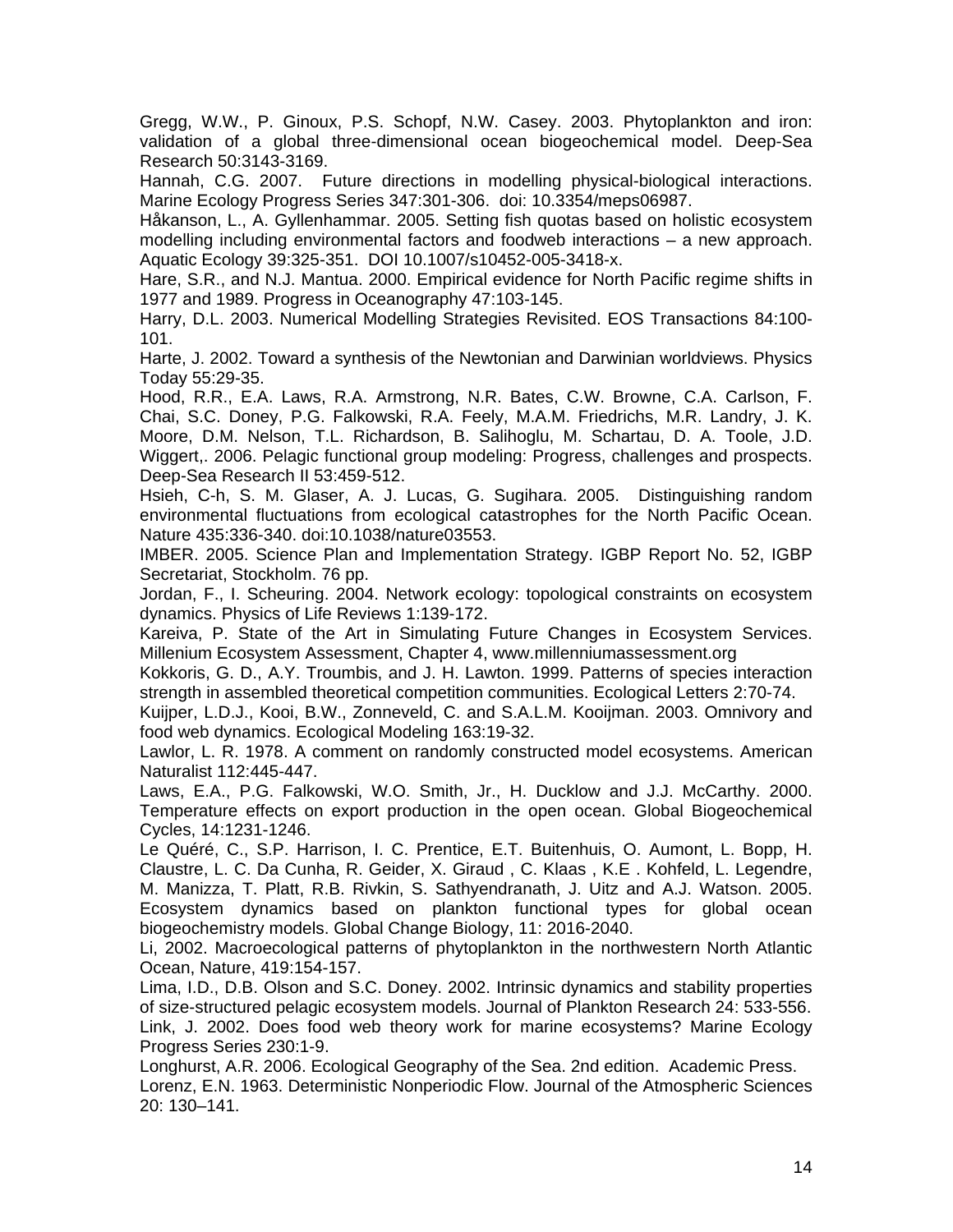May, R. M. 1972. Will a Large Complex System be Stable? Nature 238:413-414.

May, R. M. 1973. Stability and Complexity in Model Ecosystems. Princeton, NJ: Princeton University Press.

Martinez, N.D., Williams R.J. and Dunne J.A. 2006. Diversity, complexity and persistence in large model ecosystems. In: M. Pascual and J.A. Dunne (eds), Ecological Networks: linking structure to dynamics in food webs. Oxford University Press. pp. 163- 185.

McCann, K., A. Hastings, G.R. Huxel. 1998. Weak trophic interactions and the balance of nature. Nature 395:794-798.

McCann, K.S. 2000. The diversity-stability debate. Nature 405:228-233.

Neutel, A. M., J. A. P. Heesterbeek, P. C. de Ruiter. 2002. Stability in real food webs: weak links in long loops. Science 296: 1120–1123.

Neutel, A.-M., J.A.P. Heesterbeek, J. van de Koppel, G. Hoenderboom, A. Vos, C. Kaldeway, F. Berendse and P.C. de Ruiter. 2007. Reconciling complexity with stability in naturally assembling food webs. Nature 449: 599-602.

Ormerod, P. 2006. Why most things fail: and how to avoid it. Faber and Faber. London. Paine, R. T. 1980. Food webs, linkage interaction strength, and community infrastructure. Journal of Animal Ecology 49:667–685.

Pahlow, M., A.F. Vézina, B. Casault, H. Maass, L. Malloch, D.G. Wright. Y Lu. 2008. Adaptive model of plankton dynamics for the North Atlantic. Progress in Oceanography 76:151-191.

Pascual, M. and F. Guichard. 2005. Criticality and disturbance in spatial ecological systems. Trends in Ecology and Evolution 20: 88-95.

Pellerin, P., H. Ritchie, F.J. Saucier, F. Roy, S. Desjardins, M. Valin, and V. Lee, 2004: Impact of a two-way coupling between an atmospheric and an ocean-ice model over the Gulf of St. Lawrence. Monthly Weather Review 132, 1379-1398.

Peters, R.H. 1991. A Critique for Ecology. Cambridge University Press. Cambridge. 366pp.

Pimm, S.L., Lawton, J.H., Cohen, J.E. 1991. Food web patterns and their consequences. Nature 350:669-674.

Reichler, T., J. Kim. 2008. How well do coupled models simulate today's climate? Bulletin of the American Meteorological Society 89:303-311. DOI:10.1175/BAMS-89-3- 303.

Rooney, N., K. McCann, G. Gellner and J.C. Moore. 2006. Structural asymmetry and the stability of diverse food webs. Nature 442:265-269.

Rothstein, L., J. Cullen, M. Abbott, E. Chassignet, K. Denman, S. Doney, and 15 others. 2006. Modeling Ocean Ecosystems: The PARADIGM Program. Oceanography 19:22- 51.

Scheffer, M., and S.R. Carpenter. 2003. Catastrophic regime shifts in ecosystems: linking theory to observation. Trends in Ecology and Evolution, 18:648-656.

Sharples, J., O.N. Ross, B.E. Scott, S.P.R. Greenstreet and H. Fraser. 2006. Interannual variability in the timing of stratification and the spring bloom in the North-western North Sea. Continental Shelf Research 26:733-751.

Sneppen, K., P. Bak, H. Flyvbjerg, M. H. Jensen. 1995. Evolution as a self-organized critical phenomenon. Proceedings of the National Academy of Science (USA) 92:5209- 5213.

Solé, R.V., S.C. Manrubia, M. Benton, S. Kauffman and P. Bak. 1999. Criticality and scaling in evolutionary ecology. Trends in Ecology and Evolution 14:156-160.

Solé, R.V. and J.M. Montoya. 2001. Complexity and fragility in ecological networks. Proceedings of the Royal Society of London B 268: 2039-2045.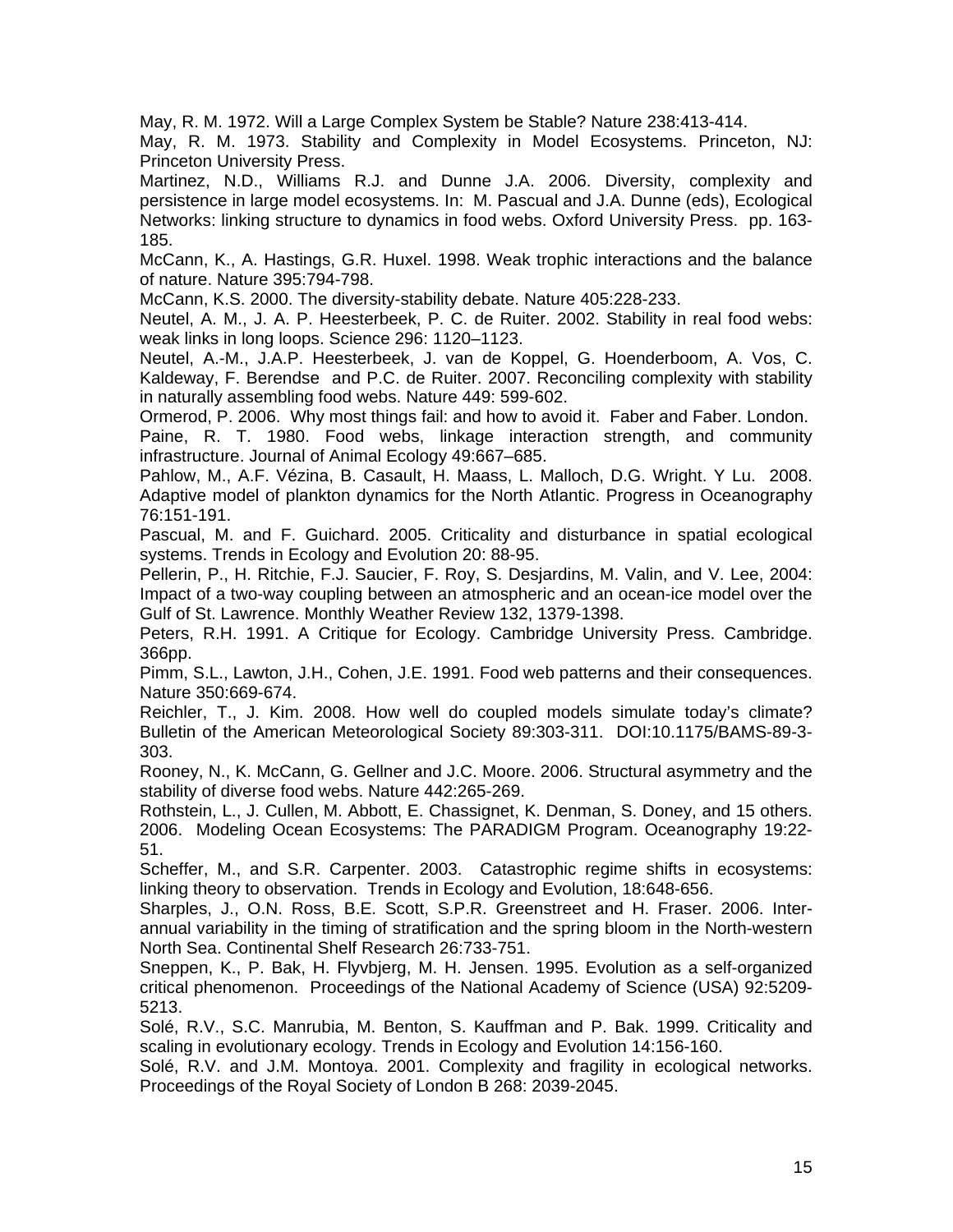Sornette, A. D. Sornette. 1989. Self-organized criticality and earthquakes. Europhysics Letters, 9:197-202.

Strogatz, S.H. 2001. Exploring complex networks. Nature 410: 268-276.

Tett, P., H. Wilson. 2000. From biogeochemical to ecological models of marine microplankton. Journal of Marine Systems 25:431-446.

Tilman D. 1996. Biodiversity: population versus ecosystem stability. Ecology 77: 350- 363.

Williams and Martinez. 2000. Simple rules yield complex food webs. Nature 404:180- 183.

Waldrop, M.M. 1992. Complexity: The emerging science at the edge of order and chaos. Simon and Shuster. 1992. 363 pp.

Wikipedia contributors. 2007. Butterfly effect. Wikipedia, The Free Encyclopedia. Available at: [http://en.wikipedia.org/w/index.php?title=Butterfly\\_effect&oldid=136437753](http://en.wikipedia.org/w/index.php?title=Butterfly_effect&oldid=136437753). Accessed June 7, 2007.

Woodward, G., B. Ebenman, M. Emmerson, J. M. Montoya, J. M. Olesen, A. Valido, P. H. Warren. 2005. Body size in ecological networks. Trends in Ecology and Evolution 20: 402-409.

Woods, J.D., A. Perilli, W. Barkmann. 2005. Stability and predictability of a virtual plankton ecosystem created with an individual-based model. Progress in Oceanography 67:43-83

Yodzis, P. 1998. Local trophodynamics and the interaction of marine mammals and fisheries in the Benguela ecosystem. Journal of Animal Ecology 67:635-658.

Zhang, W., W. Perrie, W. Li. 2006. Impacts of waves and sea spray on midlatitude storm structure and intensity. Monthly Weather Review 134:2418-2442.

Zhu, Y. 2005. Ensemble forecast: a new approach to uncertainty and predictability. Advances in Atmospheric Sciences 22:781-788.

# **Tables**

Table 1. The key elements of self-organized criticality (and the sand pile) as a metaphor

- 1 The system naturally evolves towards a critical state, i.e. it is 'self organized';
- 2 The dominant feature is small scale interactions between a large number of entities (the grains of sand);
- 3 These interactions (or feedback loops) can lead to large scale events;
- 4 There is not necessarily an action-reaction relationship between the observed forcing and the observed response, in other words, unobserved changes in the system can lead to observable consequences (e.g. avalanches).
- 5 Prediction of the detailed evolution of the system is not possible, however, probabilistic prediction is.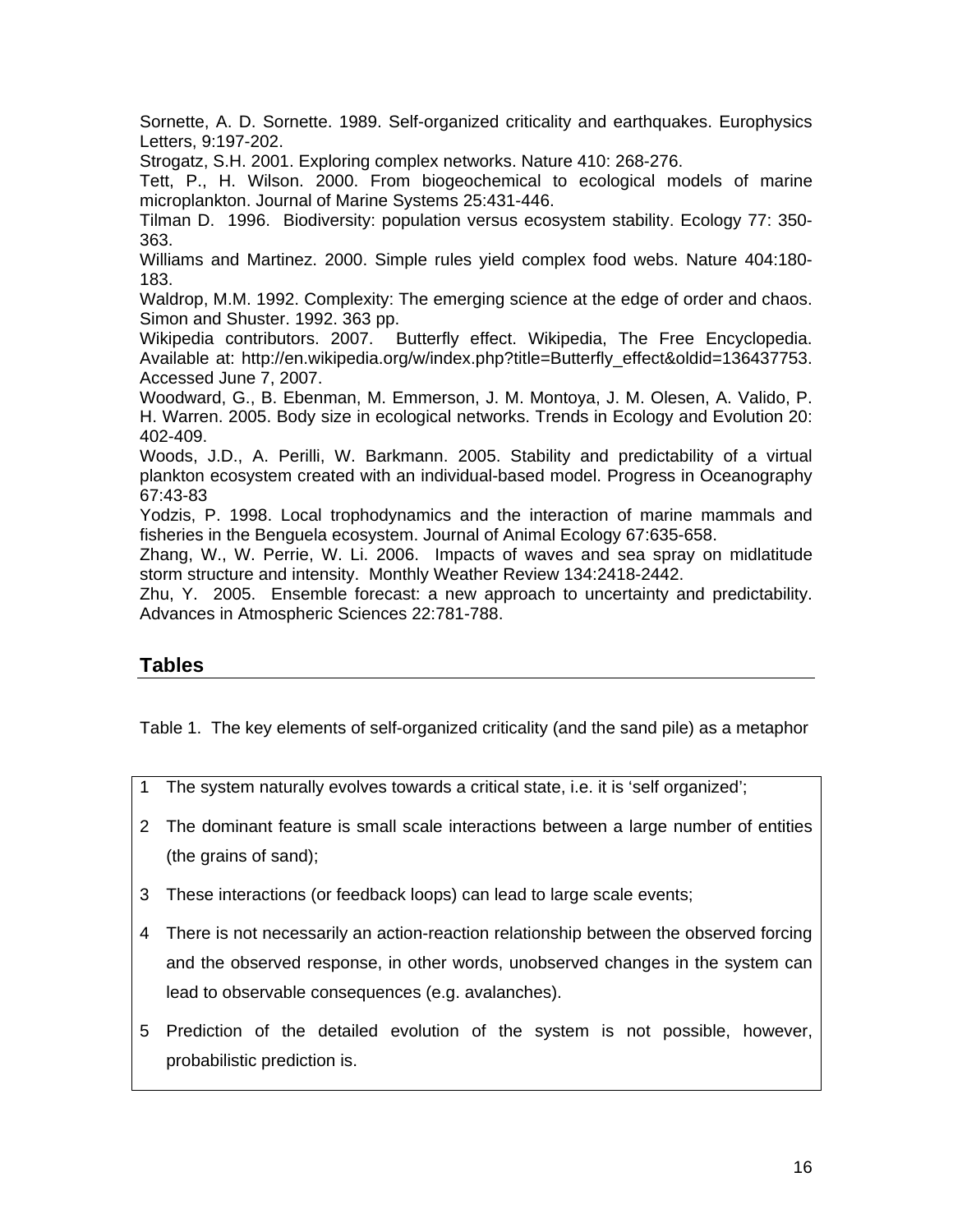

Fig. 1: a) Accuracy as a function of articulation from the review of wetlands models by Costanza and Sklar (1985), where articulation is a proxy for model complexity. The 'accuracy frontier' is an estimate of the maximum possible accuracy as a function of articulation for wetlands models at the time of the review. b) Model effectiveness as a function of articulation from Costanza and Sklar (1985). The effectiveness frontier is their estimate of the maximum possible effectiveness as a function of articulation for wetlands models at the time of the review. The panels are redrawn from Costanza and Sklar (1985).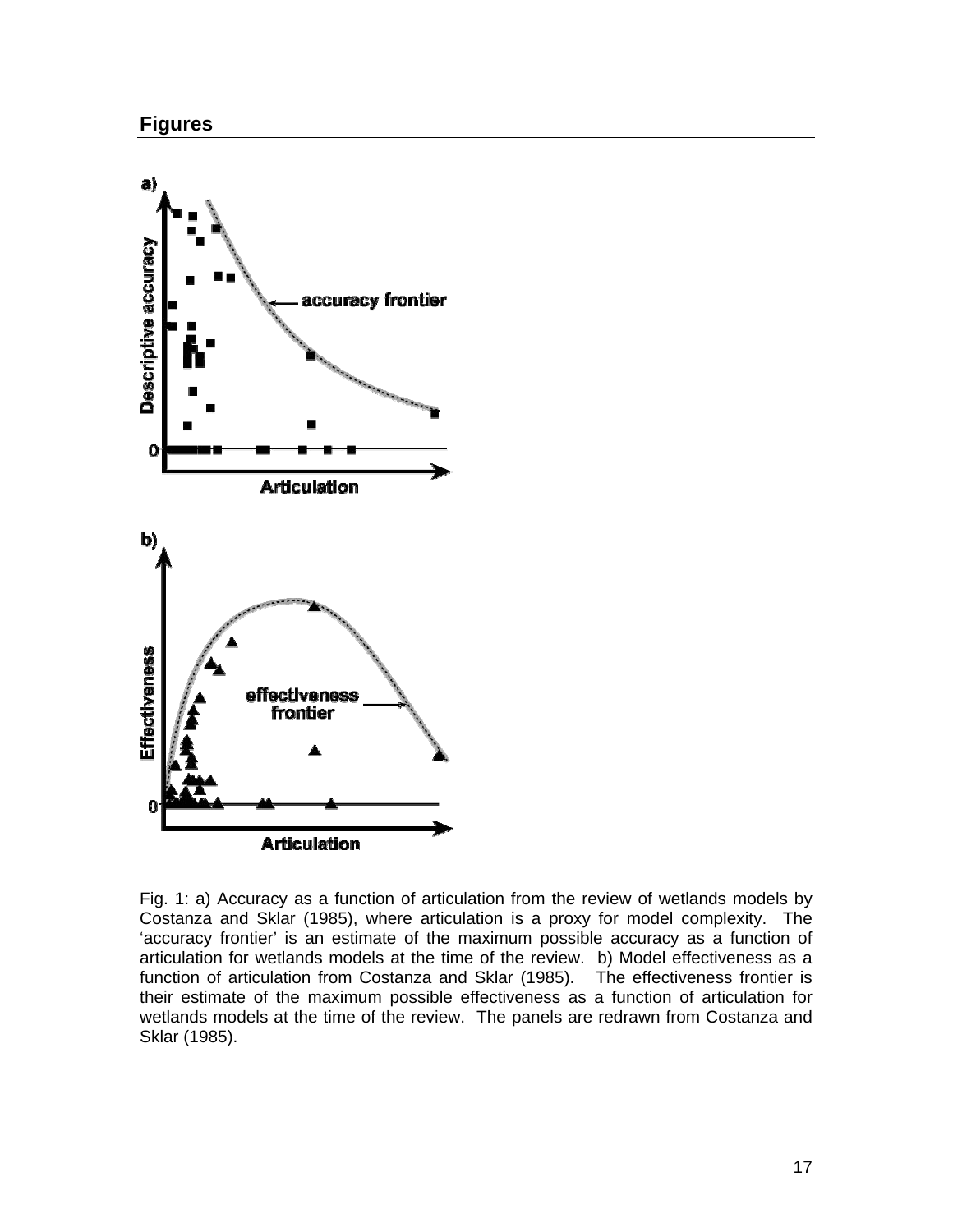

Fig. 2: A power law relationship between the frequency of occurrence and the intensity of the events.